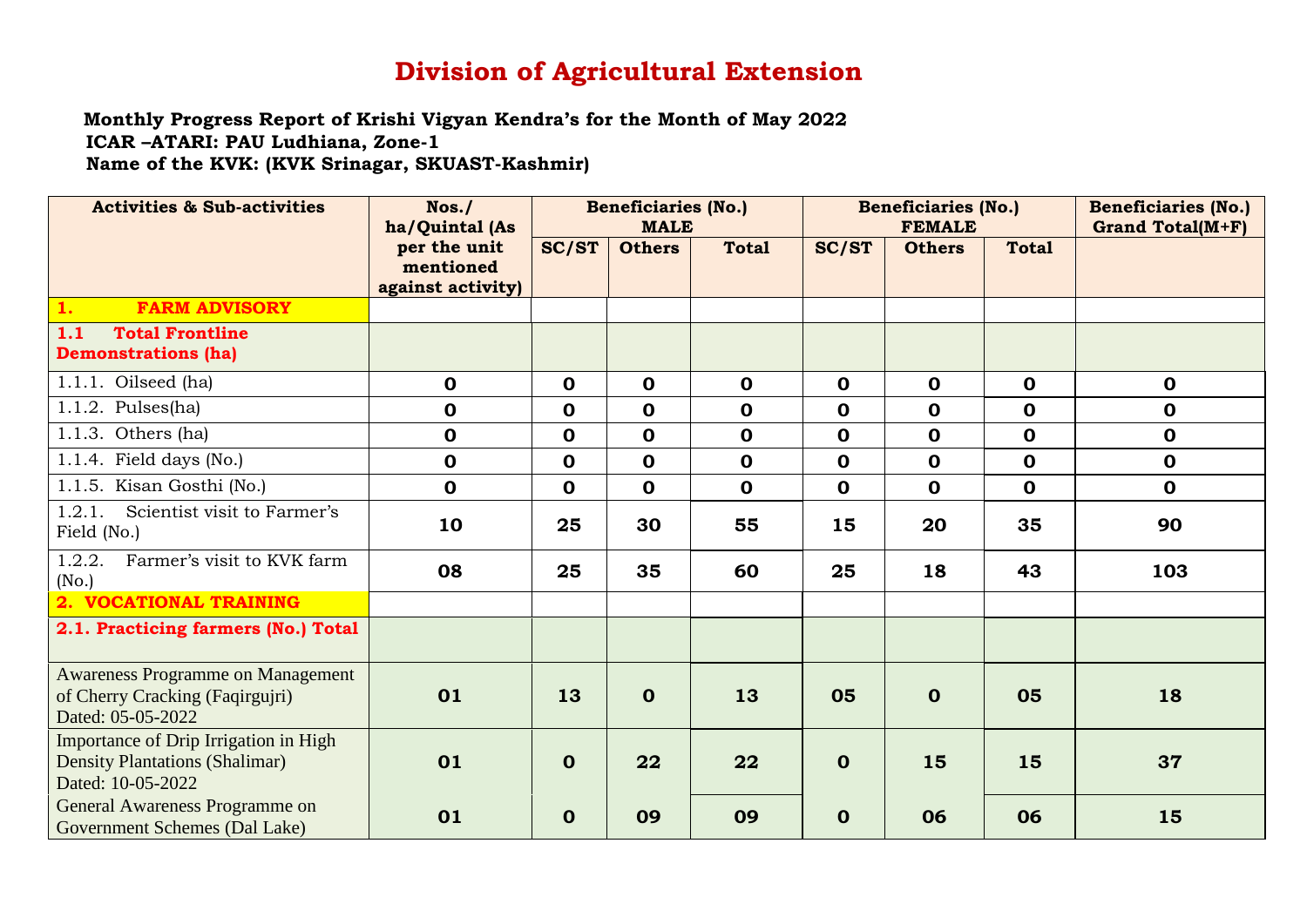| Dated: 23-05-2022                                                                                                                        |             |             |             |             |             |             |             |             |
|------------------------------------------------------------------------------------------------------------------------------------------|-------------|-------------|-------------|-------------|-------------|-------------|-------------|-------------|
| <b>Importance of Leaf Analysis Technique</b><br>for Collection of Leaf Samples (Zakura)<br>Dated: 31-05-2022                             | 01          | $\mathbf 0$ | 25          | 25          | $\mathbf 0$ | 17          | 17          | 42          |
| 05 Days Training Programme on<br>Vermicomposting & Organic Farming<br>in Vegetables (SKUAST-Kashmir)<br>Dated: 25-05-2022                | 02          | $\mathbf 0$ | 20          | 20          | $\mathbf 0$ | 05          | 05          | 25          |
| <b>School dropouts (No.)</b><br>2.2.<br><b>Total</b>                                                                                     |             |             |             |             |             |             |             |             |
| Preparation of Knol Khol Pickle<br>(KVK Campus) dated: 24-05-2022                                                                        | 01          | $\mathbf 0$ | $\mathbf 0$ | $\mathbf 0$ | $\mathbf 0$ | 15          | 15          | 15          |
| Preparation of Garlic Paste + Garlic<br>Pickle (KVK Campus)<br>dated: 25-05-2022                                                         | 01          | $\mathbf 0$ | $\mathbf 0$ | $\mathbf 0$ | $\mathbf 0$ | 18          | 18          | 18          |
| 3. In-Service Training (No.)                                                                                                             | $\mathbf 0$ | $\mathbf 0$ | $\mathbf 0$ | $\mathbf 0$ | $\mathbf 0$ | $\mathbf 0$ | $\mathbf 0$ | $\mathbf 0$ |
| 4. On-Farm Testing (ha)                                                                                                                  |             |             |             |             |             |             |             |             |
| Foliar Application of Calcium for<br>Improving Quality and Storability of<br>Cherry (Faqirgujri, Darbagh, Shalimar)<br>Dated: 05-05-2022 | 01          | 02          | 01          | 03          | 01          | $\mathbf 0$ | 01          | 03          |
| <b>5. Other Extension Activities</b><br>(No.) (Total)                                                                                    |             |             |             |             |             |             |             |             |
| Exposure visits of farmers by KVK to<br>other place                                                                                      | 01          | $\mathbf 0$ | 30          | 30          | 10          | 20          | 30          | 60          |
| Exposure visits of farmers at KVK                                                                                                        | $\mathbf 0$ | $\mathbf 0$ | $\mathbf 0$ | $\mathbf 0$ | $\mathbf 0$ | $\mathbf 0$ | $\mathbf 0$ | $\mathbf 0$ |
| <b>Animal Camps</b>                                                                                                                      | $\mathbf 0$ | $\mathbf 0$ | $\mathbf 0$ | $\mathbf 0$ | $\mathbf 0$ | $\mathbf 0$ | $\mathbf 0$ | $\mathbf 0$ |
| <b>Agricultural Camps</b>                                                                                                                | $\mathbf 0$ | $\mathbf 0$ | $\mathbf 0$ | $\mathbf 0$ | $\mathbf 0$ | $\mathbf 0$ | $\mathbf 0$ | $\mathbf 0$ |
| Other result / Method Demonstrations                                                                                                     | 03          | $\mathbf 0$ | 35          | 35          | $\mathbf 0$ | 25          | 25          | 60          |
| <b>Extension Literature Distributed</b>                                                                                                  | 03          | 20          | 40          | 60          | 15          | 15          | 30          | 90          |
| Online Extension literature circulated                                                                                                   | $\mathbf 0$ | $\mathbf 0$ | $\mathbf 0$ | $\mathbf 0$ | $\mathbf 0$ | $\mathbf 0$ | $\mathbf 0$ | $\mathbf 0$ |
| Kisan Gosthi (other than FLDs)                                                                                                           | $\mathbf 0$ | $\mathbf 0$ | $\mathbf 0$ | $\mathbf 0$ | $\mathbf 0$ | $\mathbf 0$ | $\mathbf 0$ | $\mathbf 0$ |
| Field Days (other than FLDs)                                                                                                             | $\mathbf 0$ | $\mathbf 0$ | $\mathbf 0$ | $\mathbf 0$ | $\mathbf 0$ | $\mathbf 0$ | $\mathbf 0$ | $\mathbf 0$ |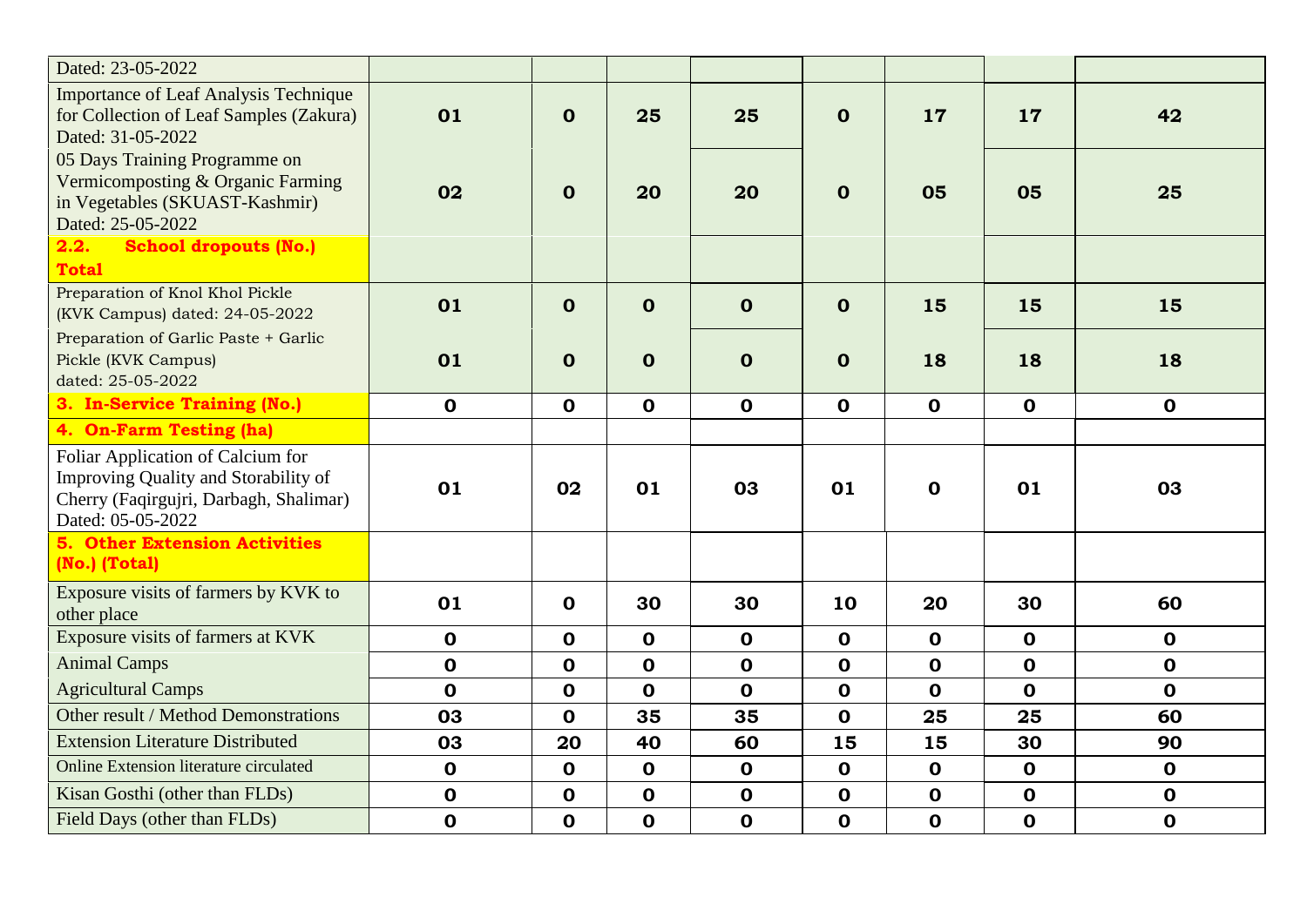| <b>Farmer Scientist interaction</b>                                                                                                        | 02               | 18          | 13          | 31          | 15          | 16          | 31          | 62           |
|--------------------------------------------------------------------------------------------------------------------------------------------|------------------|-------------|-------------|-------------|-------------|-------------|-------------|--------------|
| <b>Lecture Delivered</b>                                                                                                                   | 05               | 30          | 55          | 85          | 12          | 18          | 30          | 115          |
| Exhibitions                                                                                                                                | $\mathbf 0$      | $\mathbf 0$ | $\mathbf 0$ | $\mathbf 0$ | $\mathbf 0$ | $\mathbf 0$ | $\mathbf 0$ | $\mathbf 0$  |
| Webinar attended                                                                                                                           | $\mathbf 0$      | $\mathbf 0$ | $\mathbf 0$ | $\mathbf 0$ | $\mathbf 0$ | $\mathbf 0$ | $\mathbf 0$ | $\mathbf 0$  |
| <b>Online Film Show</b>                                                                                                                    | $\mathbf 0$      | $\mathbf 0$ | $\mathbf 0$ | $\mathbf 0$ | $\mathbf 0$ | $\mathbf 0$ | $\mathbf 0$ | $\mathbf 0$  |
| Kisan Mela participated/organized                                                                                                          | $\mathbf 0$      | $\mathbf 0$ | $\mathbf 0$ | $\mathbf 0$ | $\mathbf 0$ | $\mathbf 0$ | $\mathbf 0$ | $\mathbf 0$  |
| <b>TV Talk</b>                                                                                                                             | 04               | $\mathbf 0$ | $\mathbf 0$ | $\mathbf 0$ | $\mathbf 0$ | $\mathbf 0$ | $\mathbf 0$ | $\mathbf 0$  |
| <b>Radio Talk</b>                                                                                                                          | $\mathbf 0$      | $\mathbf 0$ | $\mathbf 0$ | $\mathbf 0$ | $\mathbf 0$ | $\mathbf 0$ | $\mathbf 0$ | $\mathbf 0$  |
| <b>Publications</b>                                                                                                                        | $\mathbf 0$      | $\mathbf 0$ | $\mathbf 0$ | $\mathbf 0$ | $\mathbf 0$ | $\mathbf 0$ | $\mathbf 0$ | $\mathbf 0$  |
| <b>Extension literature</b>                                                                                                                | $\mathbf 0$      | $\mathbf 0$ | $\mathbf 0$ | $\mathbf 0$ | $\mathbf 0$ | $\mathbf 0$ | $\mathbf 0$ | $\mathbf 0$  |
| Magazines/Newsletters                                                                                                                      | $\mathbf 0$      | $\mathbf 0$ | $\mathbf 0$ | $\mathbf 0$ | $\mathbf 0$ | $\mathbf 0$ | $\mathbf 0$ | $\mathbf 0$  |
| Papers/Articles                                                                                                                            | 01               | $\mathbf 0$ | $\mathbf 0$ | $\mathbf 0$ | $\mathbf 0$ | $\mathbf 0$ | $\mathbf 0$ | $\mathbf 0$  |
| Reports                                                                                                                                    | $\mathbf 0$      | $\mathbf 0$ | $\mathbf 0$ | $\mathbf 0$ | $\mathbf 0$ | $\mathbf 0$ | $\mathbf 0$ | $\mathbf 0$  |
| Press releases                                                                                                                             | $\mathbf 0$      | $\mathbf 0$ | $\mathbf 0$ | $\mathbf 0$ | $\mathbf 0$ | $\mathbf 0$ | $\mathbf 0$ | $\mathbf 0$  |
| Workshop attended                                                                                                                          | $\mathbf 0$      | $\mathbf 0$ | $\mathbf 0$ | $\mathbf 0$ | $\mathbf 0$ | $\mathbf 0$ | $\mathbf 0$ | $\mathbf{O}$ |
| Problems solved online                                                                                                                     | 22               | 05          | 03          | 08          | 04          | 10          | 14          | 22           |
| Telephone helpline                                                                                                                         | 35               | $\mathbf 0$ | 20          | 20          | 10          | 05          | 15          | 35           |
| Important days (World Bee Day + Live<br>Programme of Hon'ble P M of India+<br>National Seminar on Agriculture+<br>Gareeb Kalyaan Sammelan) | 04               | 20          | 55          | 75          | 25          | 15          | 40          | 115          |
| 6. Seed provided to Farmers<br>(Quintals)                                                                                                  |                  |             |             |             |             |             |             |              |
| Garlic                                                                                                                                     | 50 kg            | $\mathbf 0$ | $\mathbf 0$ | $\mathbf 0$ | $\mathbf 0$ | $\mathbf 0$ | $\mathbf 0$ | $\mathbf 0$  |
| Pea                                                                                                                                        | $25$ kg          | $\mathbf 0$ | $\mathbf 0$ | $\mathbf 0$ | $\mathbf 0$ | $\mathbf 0$ | $\mathbf 0$ | $\mathbf 0$  |
| Knol Khol                                                                                                                                  | 16 <sub>kg</sub> | $\mathbf 0$ | $\mathbf 0$ | $\mathbf 0$ | $\mathbf 0$ | $\mathbf 0$ | $\mathbf 0$ | $\mathbf 0$  |
| 7. No. of Planting Material<br>produced (Total No.)                                                                                        |                  |             |             |             |             |             |             |              |
| 7.1 From Fruits (No.)                                                                                                                      | $\mathbf 0$      | $\mathbf 0$ | $\mathbf 0$ | $\mathbf 0$ | $\mathbf 0$ | $\mathbf 0$ | $\mathbf 0$ | $\mathbf 0$  |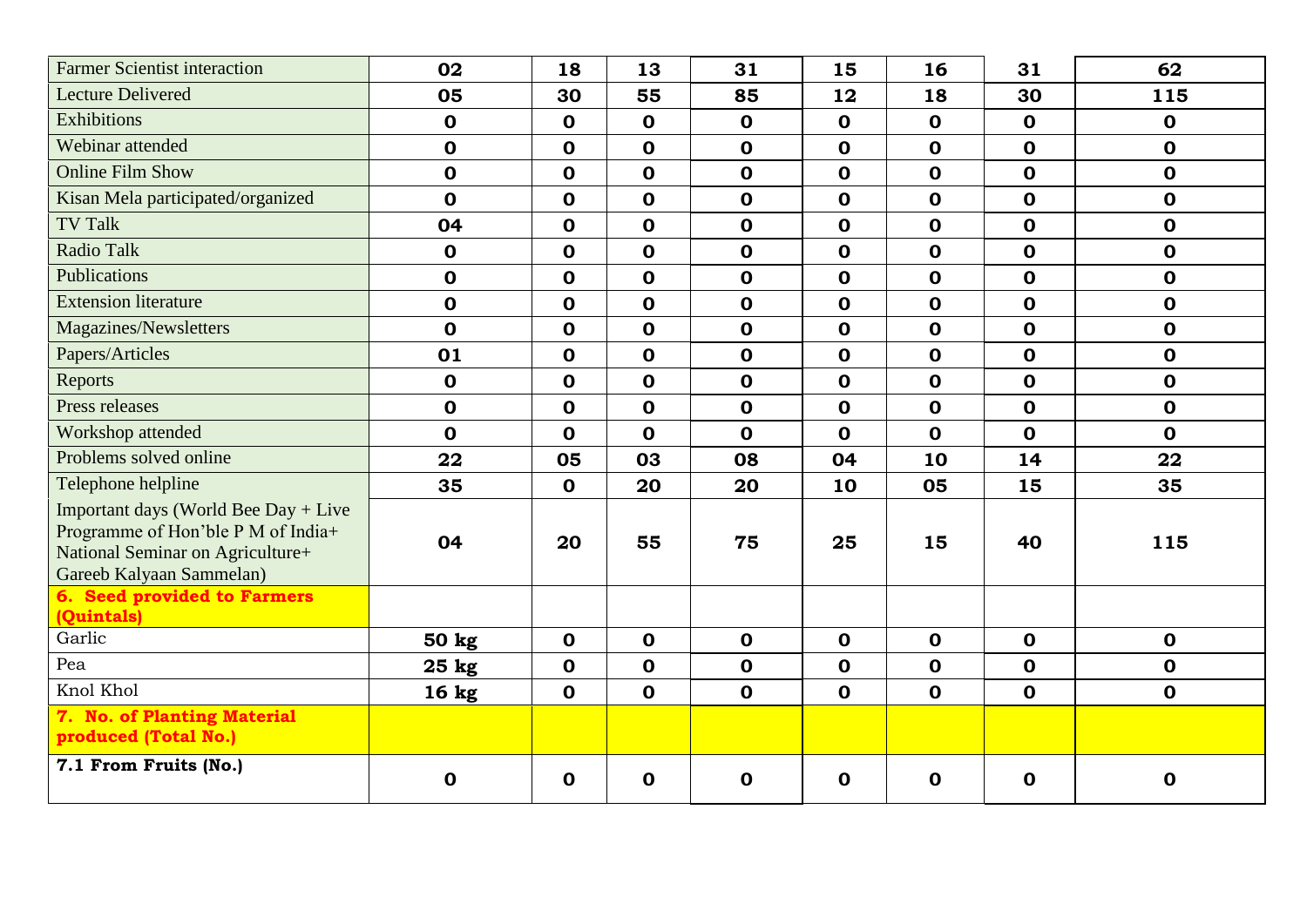| 7.2 From Agro- forestry (No.)                          | $\mathbf 0$ | $\mathbf 0$ | $\mathbf 0$ | $\mathbf 0$ | $\mathbf 0$ | $\mathbf 0$ | $\mathbf 0$ | $\mathbf 0$ |
|--------------------------------------------------------|-------------|-------------|-------------|-------------|-------------|-------------|-------------|-------------|
| 7.3 From Vegetables (No.)                              |             |             |             |             |             |             |             |             |
| Tomato                                                 | 315 No.     | 05          | 05          | 10          | $\mathbf 0$ | $\mathbf 0$ | $\mathbf 0$ | 10          |
| <b>Brinjal</b>                                         | 210 No.     | 04          | 04          | 08          | $\mathbf 0$ | $\mathbf 0$ | $\mathbf 0$ | 08          |
| Capsicum                                               | 208 No.     | 06          | 02          | 08          | $\mathbf 0$ | $\mathbf 0$ | $\mathbf 0$ | 08          |
| Chilli                                                 | 100 No.     | 01          | 01          | 02          | $\mathbf 0$ | $\mathbf 0$ | $\mathbf 0$ | 02          |
| 8.<br>"Mera Gaon Mera Gaurav"                          |             |             |             |             |             |             |             |             |
| (i) No. of Villages covered                            | $\mathbf 0$ | $\mathbf 0$ | $\mathbf 0$ | $\mathbf 0$ | $\mathbf 0$ | $\mathbf 0$ | $\mathbf 0$ | $\mathbf 0$ |
| (ii) No. of Visits made                                | $\mathbf 0$ | $\mathbf 0$ | $\mathbf 0$ | $\mathbf 0$ | $\mathbf 0$ | $\mathbf 0$ | $\mathbf 0$ | $\mathbf 0$ |
| (iii) No. of Demonstrations                            | $\mathbf 0$ | $\mathbf 0$ | $\mathbf 0$ | $\mathbf 0$ | $\mathbf 0$ | $\mathbf 0$ | $\mathbf 0$ | $\mathbf 0$ |
| (iv) No. of farmers' meeting                           | $\mathbf 0$ | $\mathbf 0$ | $\mathbf 0$ | $\mathbf 0$ | $\mathbf 0$ | $\mathbf 0$ | $\mathbf 0$ | $\mathbf 0$ |
| <b>Natural Farming</b><br>9.                           |             |             |             |             |             |             |             |             |
| 9.1 No. of demonstrations<br>conducted                 | $\mathbf 0$ | $\mathbf 0$ | $\mathbf 0$ | $\mathbf 0$ | $\mathbf 0$ | $\mathbf 0$ | $\mathbf 0$ | $\mathbf 0$ |
| 9.2 No. of Awareness and Training<br>program conducted | $\mathbf 0$ | $\mathbf 0$ | $\mathbf 0$ | $\mathbf 0$ | $\mathbf 0$ | $\mathbf 0$ | $\mathbf 0$ | $\mathbf 0$ |

**Sd/-**

**Sr. Scientist & Head KVK Srinagar**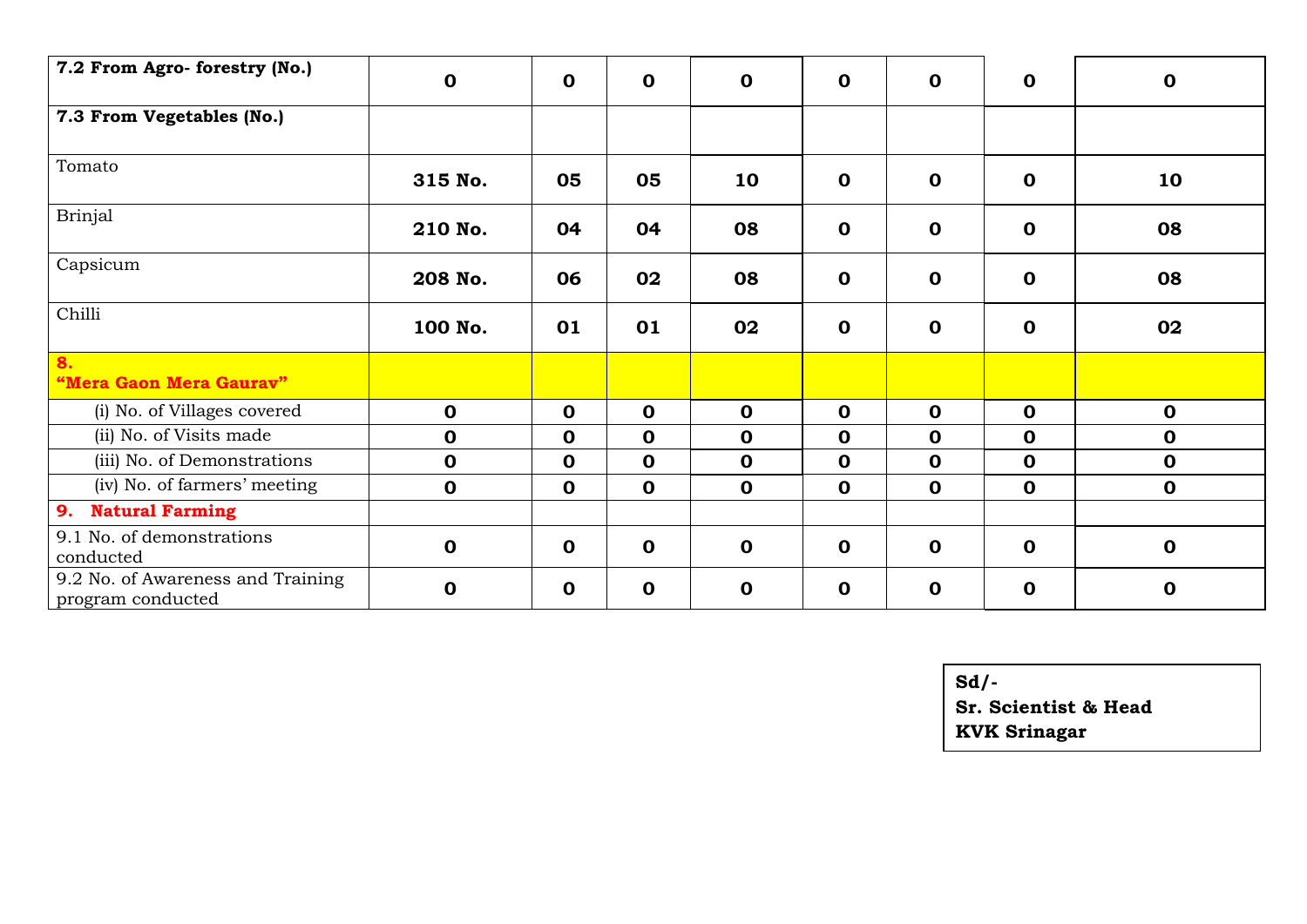- 1. Arrangement of meeting/interaction of RHWE (Rural Horticulture Work Experience) Students with different officers of line department, Panch, Sarpanches, DDC Members regarding first hand information of different agriculture activities/problems of their respective fields.
- 2. World Bee Day was organized on 20th of May 2022 at KVK Campus in both off and online mode, more than 60 participants attended the said event. Head KVK, Dr. Sajad Mohiuddin highlighted the role of bee's particularly honey bees in agriculture and allied sectors. He stressed on preservation of pollinators for better income returns.
- 3. Participation of KVK in Flower Show organized by Department of Floriculture at Botanical Garden and interaction of RHWE students with different entrepreneurs and officers of Floriculture Department.
- 4. Conducted assessment of NABARD funded project on "Propagation of elite backyard birds for enhancing egg production in rural areas" implemented through KVK Srinagar by visiting all the concerned villages and interacting with project beneficiaries along with the team of officers from NABARD on  $9/5/2022$ . The Team was highly satisfied with the project outcome.
- 5. Kendra organized Interactive Farmers Meet on the eve of on 28/05/2022, more than 30 farmers attended the programme.
- 6. Scientists from the Kendra attended 10th National Seminar entitled, "w.e.f. (May 26-28, 2022) at SKUAST-K Shalimar.
- 7. Dr. Rayees Ahmad (SMS Fruit Science) and Dr. Uzma Bashir (SMS Soil Science) attended an event Gareeb Kalyaan Sammelan on 31-05-2022 was conducted at SKICC Srinagar.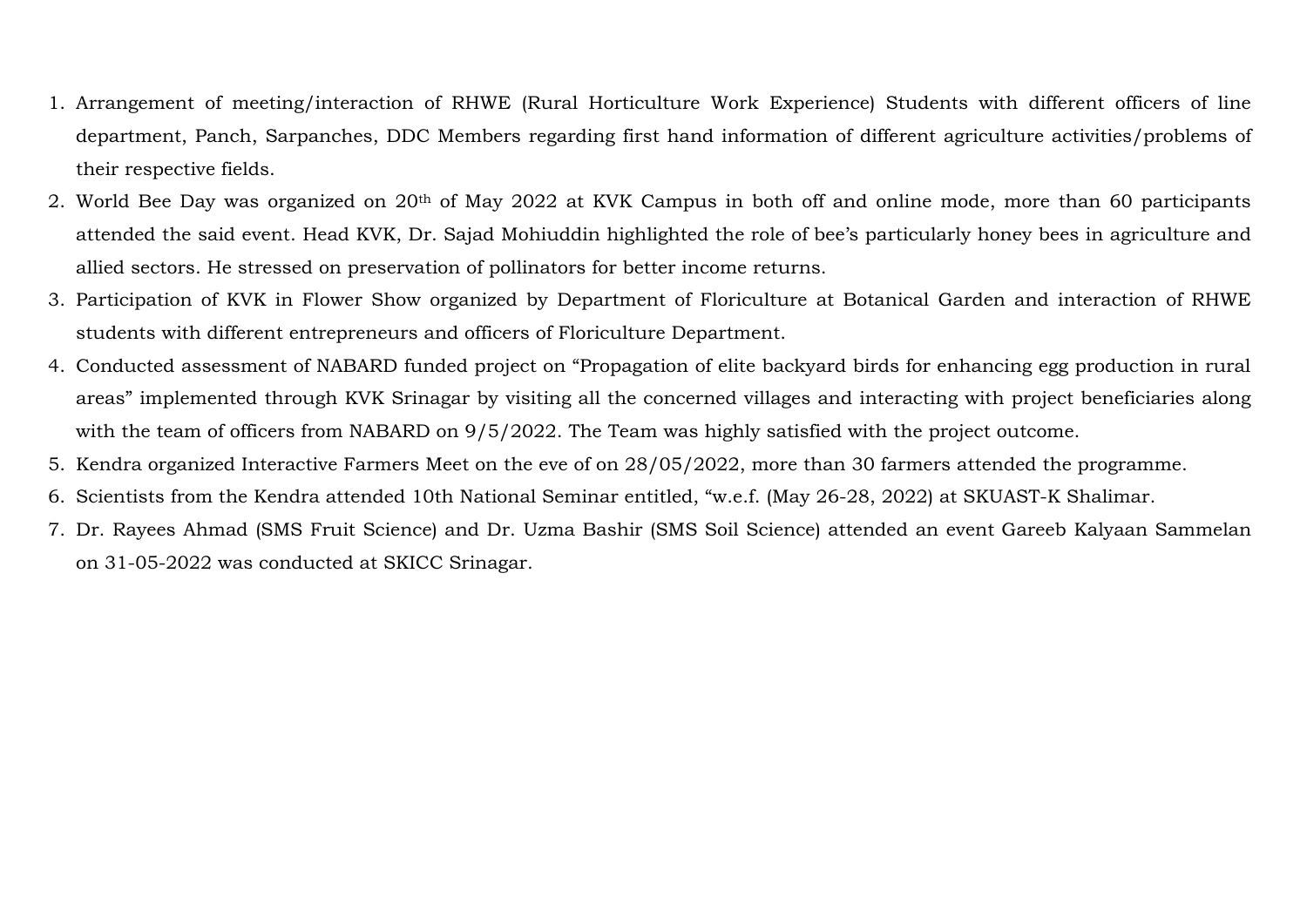



**Interaction of RHWE students with Officers of Line Departments & Panch, DDC Members**



 **Celebration of World Bee Day at KVK Campus.**

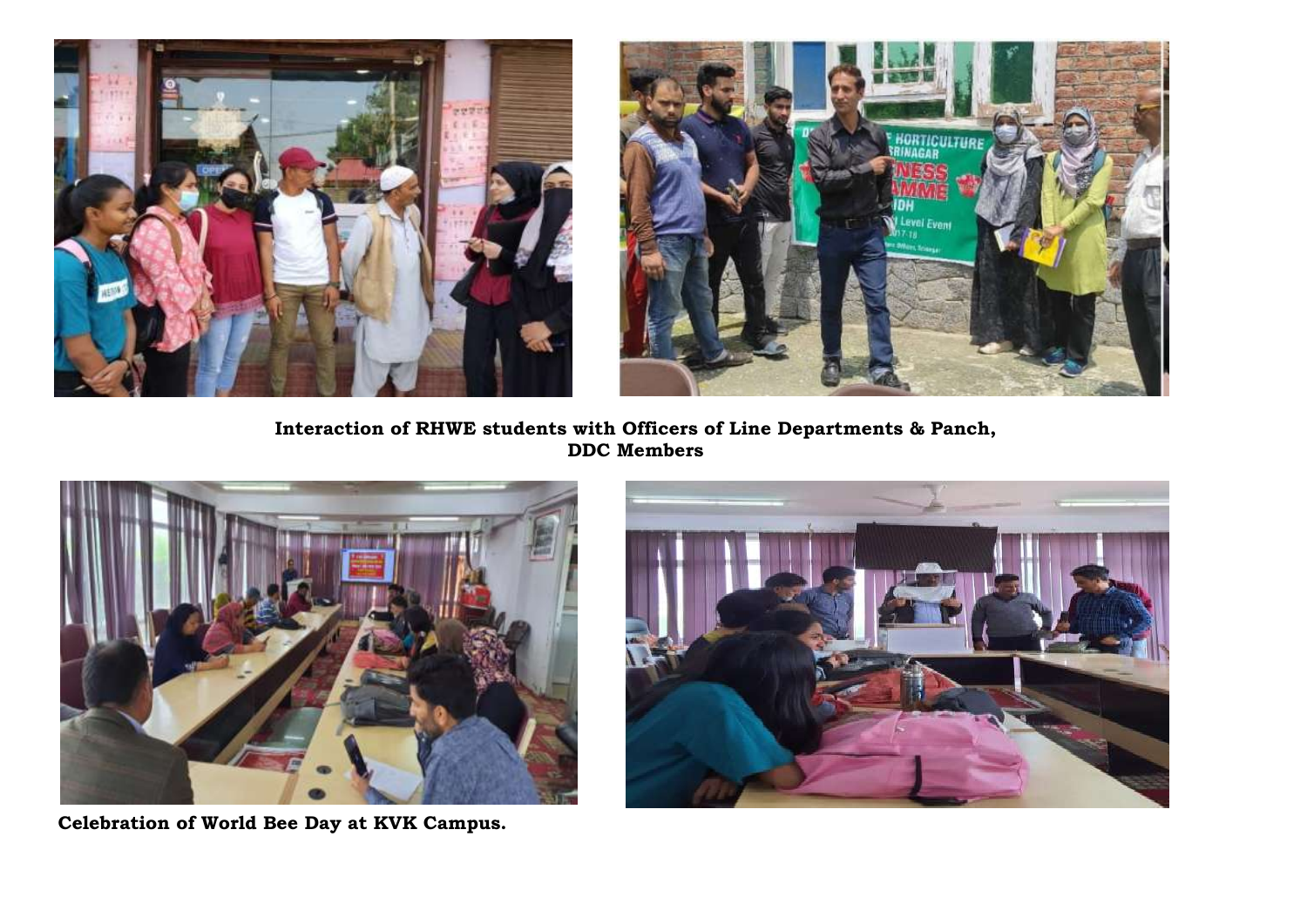



 **Participation in Flower Day Assessment of NABARD Funded Project** 





**Hon'ble Lt. Governer, UT Jammu & Kashmir Shri Manoj Sinha inaugurated 10th National Seminar on Agriculture and More: beyond 4.0" at SKUAST-Kashmir, Shalimar.**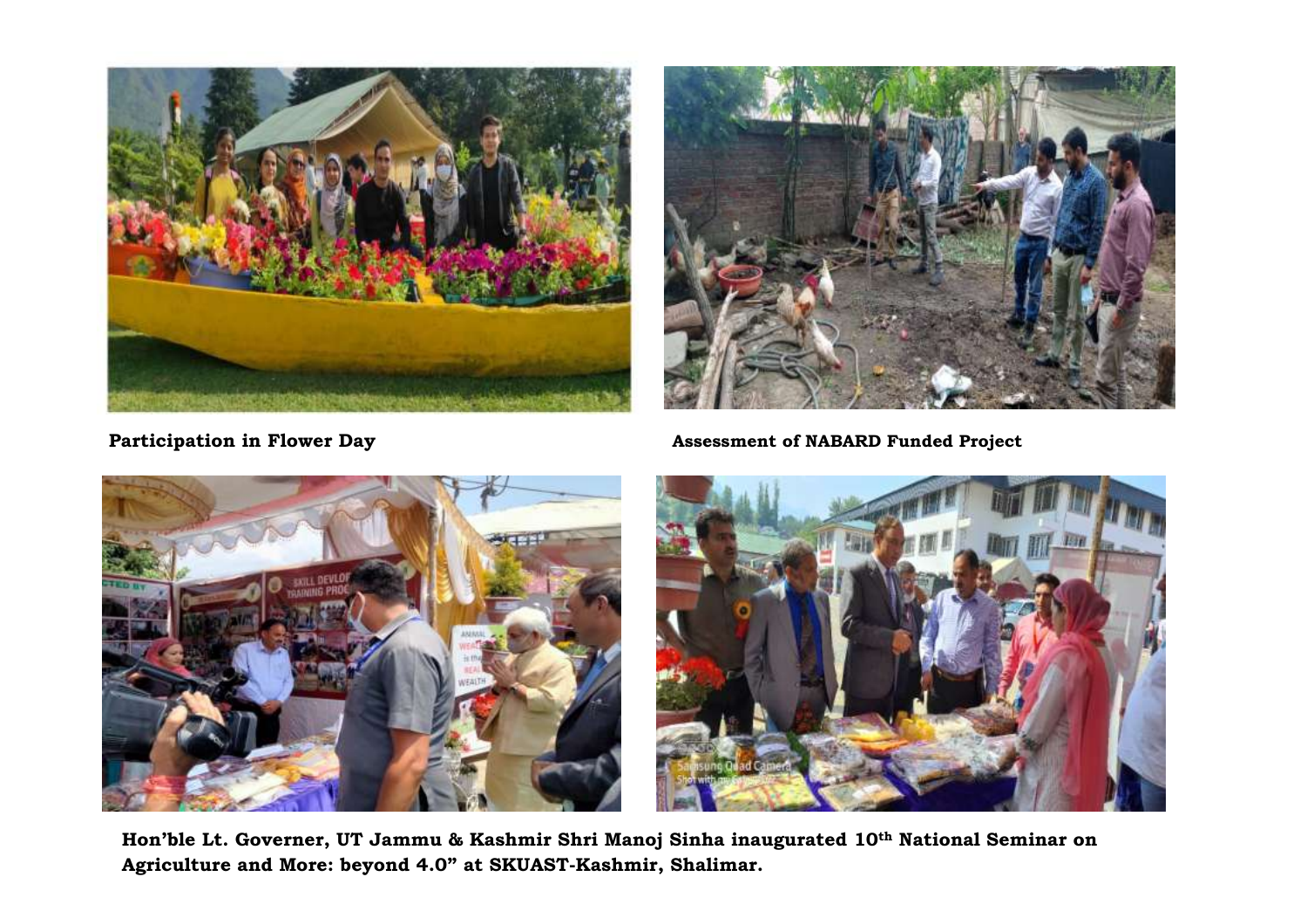

**Inauguration of World's First Nano Urea Plant by Hon'ble PM of India**





**Disease Diagnostic Visit at village Maloora**